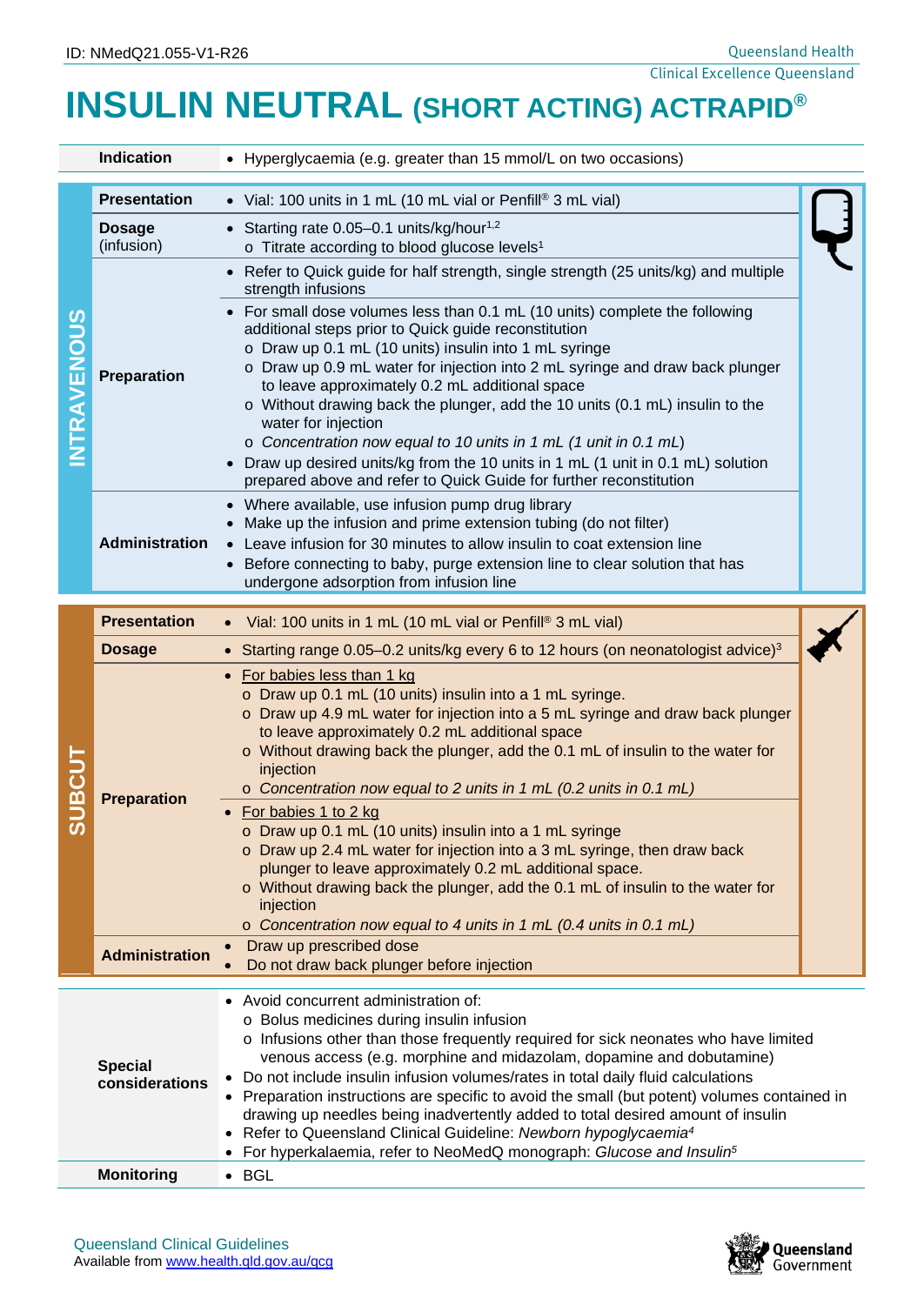| <b>Compatibility</b> | $\bullet$ Fluids<br>$\circ$ 5% glucose <sup>6</sup> , 10% glucose <sup>6</sup> , 50% glucose <sup>6</sup> , 0.9% sodium chloride <sup>6</sup> , parenteral<br>nutrition <sup>7</sup><br>• Y-site (avoid bolus use of all drugs within same line)<br>$\circ$ Aciclovir <sup>8</sup> , benzylpenicillin <sup>8</sup> , calcium chloride <sup>8</sup> , calcium gluconate <sup>8</sup> , ceftazidime <sup>8</sup> ,<br>fluconazole <sup>8</sup> , imipenem-cilastatin <sup>8</sup> , magnesium sulphate <sup>8</sup> , meropenem <sup>8</sup> , milrinone <sup>8</sup> ,<br>phenobarbitone <sup>8</sup> , potassium chloride <sup>8</sup> , sodium bicarbonate <sup>8</sup> , vancomycin <sup>8</sup><br>• Use with caution (concentration dependent or variable compatibility)<br>o Morphine <sup>8</sup> , dobutamine <sup>8</sup> , dopamine <sup>8</sup> (monitor for clouding or turbidity of solution in line)<br>midazolam <sup>8</sup> , noradrenaline <sup>8</sup> |  |
|----------------------|--------------------------------------------------------------------------------------------------------------------------------------------------------------------------------------------------------------------------------------------------------------------------------------------------------------------------------------------------------------------------------------------------------------------------------------------------------------------------------------------------------------------------------------------------------------------------------------------------------------------------------------------------------------------------------------------------------------------------------------------------------------------------------------------------------------------------------------------------------------------------------------------------------------------------------------------------------------------------|--|
| Incompatibility      | Drugs<br>$\bullet$<br>o Cefoxitin <sup>8</sup> , diazoxide <sup>8</sup> , phenylephrine <sup>8</sup> , phenytoin <sup>8</sup> , piperacillin-tazobactam (EDTA-<br>free) <sup>8</sup> , protamine <sup>8</sup> , rocuronium <sup>8</sup> , sulfamethoxazole-trimethoprim <sup>8</sup>                                                                                                                                                                                                                                                                                                                                                                                                                                                                                                                                                                                                                                                                                     |  |
| <b>Interactions</b>  | Reduced insulin requirements with concurrent administration of <sup>9</sup> :<br>○ Octreotide, nonselective beta-adrenergic blocking agents, angiotensin converting<br>enzyme (ACE) inhibitors, alpha-adrenergic blocking agents, sulfonamides<br>Increased insulin requirements with concurrent administration of <sup>9</sup> :<br>$\bullet$<br>o Thiazides, frusemide, ethacrynic acid diuretics, glucocorticoids, thyroid hormones,<br>sympathomimetics, octreotide, growth hormone, diazoxide<br>Beta-blocking agents may mask symptoms and delay recovery from hypoglycaemia <sup>9</sup><br>$\bullet$                                                                                                                                                                                                                                                                                                                                                             |  |
| <b>Stability</b>     | Store in fridge at 2–8 °C. Protect from light <sup>10</sup><br>$\bullet$<br>Do not use preparations which have been frozen, are turbid or coloured <sup>10</sup><br>Discard opened insulin vial after 28 days (keep refrigerated) <sup>10</sup>                                                                                                                                                                                                                                                                                                                                                                                                                                                                                                                                                                                                                                                                                                                          |  |
| Side effects         | • Blood pathology: hypoglycaemia <sup>11</sup>                                                                                                                                                                                                                                                                                                                                                                                                                                                                                                                                                                                                                                                                                                                                                                                                                                                                                                                           |  |
| <b>Actions</b>       | • Lowers blood glucose levels by binding to insulin receptors to increase glucose uptake<br>and inhibit hepatic glucose output <sup>10</sup>                                                                                                                                                                                                                                                                                                                                                                                                                                                                                                                                                                                                                                                                                                                                                                                                                             |  |
| <b>Abbreviations</b> | <b>BGL blood glucose monitoring</b>                                                                                                                                                                                                                                                                                                                                                                                                                                                                                                                                                                                                                                                                                                                                                                                                                                                                                                                                      |  |
| <b>Keywords</b>      | Hypoglycaemia, hyperglycaemia, insulin, actrapid <sup>®</sup>                                                                                                                                                                                                                                                                                                                                                                                                                                                                                                                                                                                                                                                                                                                                                                                                                                                                                                            |  |
|                      |                                                                                                                                                                                                                                                                                                                                                                                                                                                                                                                                                                                                                                                                                                                                                                                                                                                                                                                                                                          |  |

## **Quick guide: insulin IV INFUSION concentrations**

| Draw up insulin<br><b>Strength</b><br>units/kg |                                                                                                                                                                                                      | Make up to total<br>volume (mL) with<br>0.9% sodium chloride | <b>Infusion rate</b><br>(mL/hour) | <b>Delivers</b><br>(units/kg/hour) |  |
|------------------------------------------------|------------------------------------------------------------------------------------------------------------------------------------------------------------------------------------------------------|--------------------------------------------------------------|-----------------------------------|------------------------------------|--|
| $\frac{1}{2}$ strength                         | 12.5 units/kg                                                                                                                                                                                        | 50 mL                                                        | @ 0.1 mL/hour                     | 0.025 units/kg/hour                |  |
| 1x strength                                    | 25 units/kg                                                                                                                                                                                          |                                                              | @ 0.1 mL/hour                     | 0.05 units/kg/hour                 |  |
| 2x strength                                    | 50 units/kg                                                                                                                                                                                          | 50 mL                                                        | @ 0.1 mL/hour                     | 0.1 units/kg/hour                  |  |
| 4x strength                                    | 100 units/kg                                                                                                                                                                                         | 50 mL                                                        | @ 0.1 mL/hour                     | 0.2 units/kg/hour                  |  |
| 8x strength                                    | 200 units/kg                                                                                                                                                                                         | 50 mL                                                        | @ 0.1 mL/hour                     | 0.4 units/kg/hour                  |  |
| 16x strength                                   | 400 units/kg                                                                                                                                                                                         | 50 mL                                                        | @ 0.1 mL/hour                     | 0.8 units/kg/hour                  |  |
| 32x strength                                   | 400 units/kg                                                                                                                                                                                         | 25 mL                                                        | @ 0.1 mL/hour                     | 1.6 units/kg/hour                  |  |
|                                                | 800 units/kg                                                                                                                                                                                         | 25 mL                                                        | @ 0.1 mL/hour                     | 3.2 units/kg/hour                  |  |
| 64x strength                                   | Equivalent to 1600 units/kg in 50 mL. Infusion reaches an undiluted insulin state when baby weight is<br>more than 3 kg (e.g. 800 units x 3 kg=24 mL of undiluted 100 units/mL insulin vials)        |                                                              |                                   |                                    |  |
|                                                | 1600 units/kg                                                                                                                                                                                        | 25 mL                                                        | @ 0.1 mL/hour                     | 6.4 units/kg/hour                  |  |
| 128x strength                                  | Equivalent to 3200 units/kg in 50 mL. Infusion reaches an undiluted insulin state when baby weight is<br>more than 1.5 kg (e.g. 1600 units x 1.5 kg=24 mL of undiluted 100 units/mL insulin vials)   |                                                              |                                   |                                    |  |
|                                                | 1600 units/kg                                                                                                                                                                                        | $12.5$ mL                                                    | @ 0.1 mL/hour                     | 12.8 units/kg/hour                 |  |
| 256x strength                                  | Equivalent to 6400 units/kg in 50 mL. Infusion reaches an undiluted insulin state when baby weight is<br>more than 0.75 kg (e.g. 1600 units x 0.75 kg=24 mL of undiluted 100 units/mL insulin vials) |                                                              |                                   |                                    |  |



CC BY-NC-ND